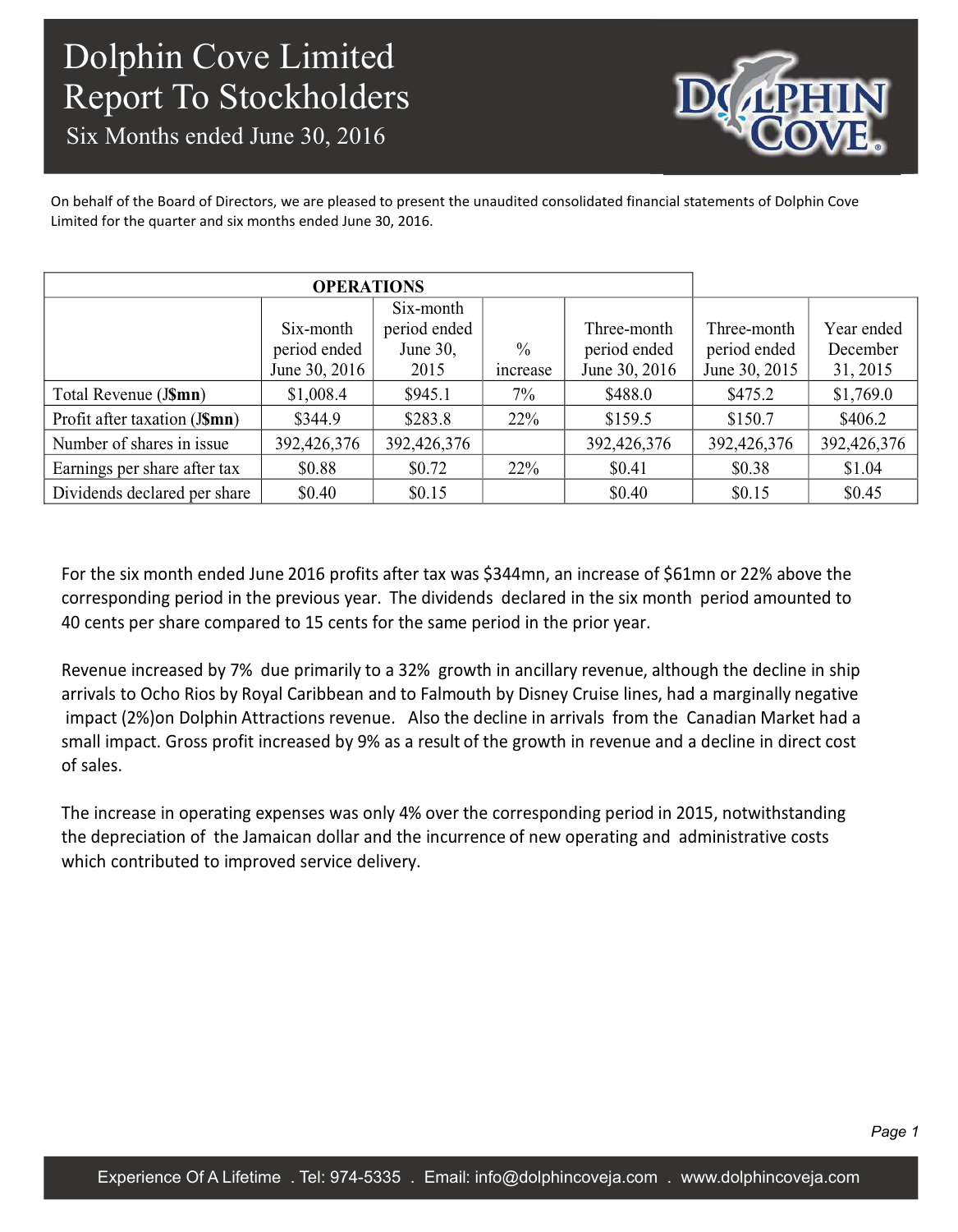Six Months ended June 30, 2016

| <b>FINANCIAL POSITION</b> |                        |                        |                         |                               |                         |  |
|---------------------------|------------------------|------------------------|-------------------------|-------------------------------|-------------------------|--|
|                           | As at<br>June 30, 2016 | As at<br>June 30, 2015 | Increase/<br>(decrease) | As at<br>December 31,<br>2015 | Increase/<br>(decrease) |  |
| Working Capital (J\$mn)   | \$414.1                | \$427.7                | $-3\%$                  | \$376.2                       | 10%                     |  |
| Fixed Assets (J\$mn)      | \$2,698.7              | \$2,523.4              | 7%                      | \$2,549.0                     | 6%                      |  |
| Net Assets (J\$mn)        | \$2,936.9              | \$2,724.9              | $8\%$                   | \$2,740.7                     | 7%                      |  |
| Debt to Equity ratio      | 0.07:1                 | 0.09:1                 |                         | 0.08:1                        |                         |  |
| Net assets per share      | \$7.48                 | \$6.94                 | 8%                      | \$6.98                        | 7%                      |  |
| Market price              | \$11.65                | \$13.00                | $-10\%$                 | \$15.50                       | $-25%$                  |  |
| Market/Book value         | 1.56                   | 1.87                   | $-17\%$                 | 2.22                          | $-30\%$                 |  |

During the six months we incurred capital expenditure of \$218 million to improve the facilities of the parks in Jamaica and this is expected to have a positive impact on our performance going forward.

Two dividends of 20 cents per share were declared and paid in the quarter. The Group was in a strong financial position as at the end of the quarter maintaining working capital and improving net assets in spite of the extra dividend and capital expenditure.

We continue to upgrade all our parks by adding additional interactive experiences. The loving care and attention to our dolphins is being rewarded by the birth of new calves. In the last twelve months we have had four babies born.

An additional 1,200 rooms coming on stream in Jamaica this winter, and the announcement of an additional 12,000 rooms by 2020 is very encouraging. Our upgrade and expansion will position us to benefit from the additional visitor arrivals that are expected.

As more and more residents become acquainted with the new North/South Highway we are seeing a steady increase in our local visitors to our Ocho Rios Park.

Director

Stafford Burrowes, OD Chairman and Chief Executive Officer

missauri **Director** 

Hon. William A. McConnell, O.J., C.D. Chairman of Audit Committee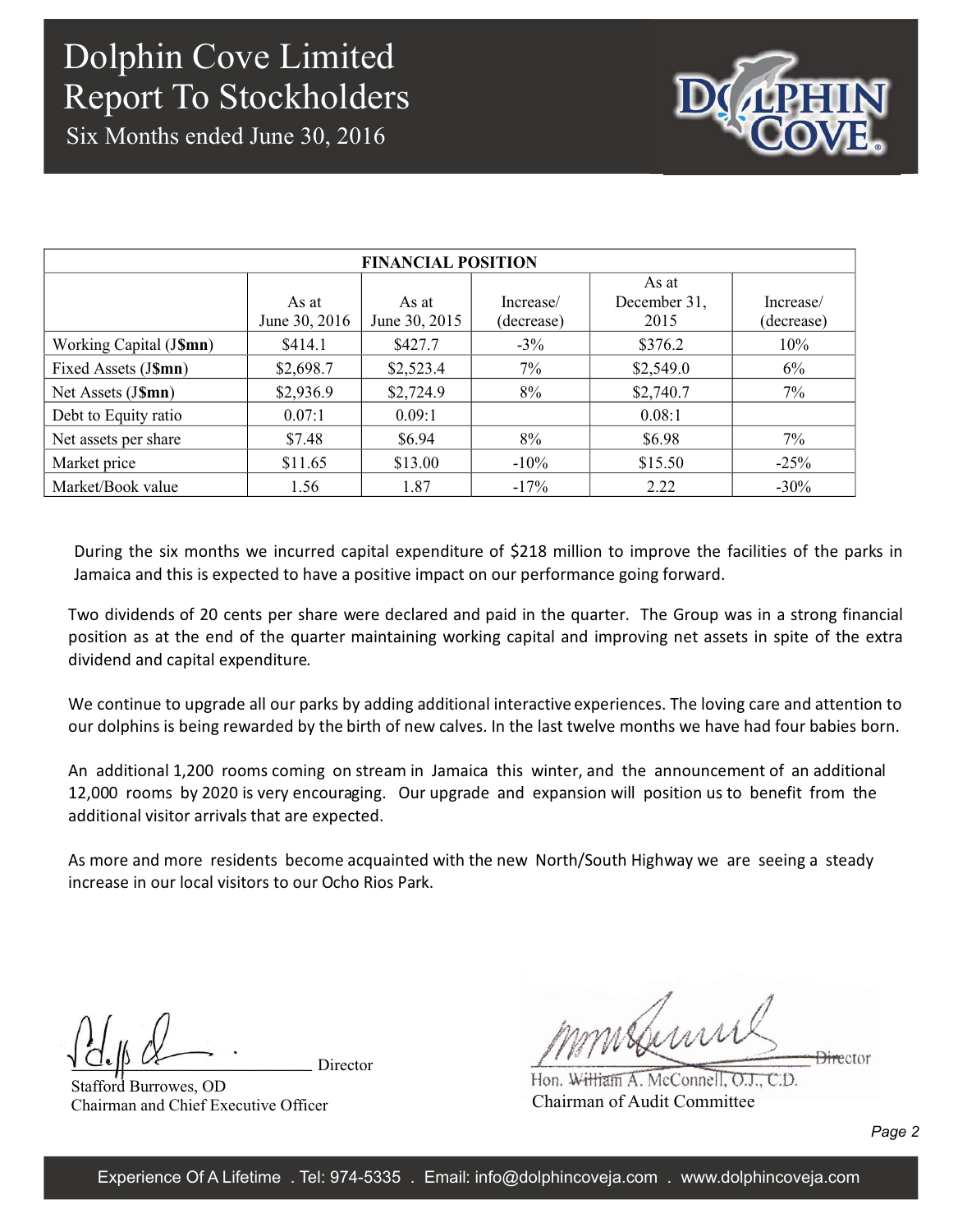AP<sub>1</sub>

### Six Months ended June 30, 2016

#### **Group Interim Statement of Financial Position As At June 30, 2016**

|                                              | <b>6 Months</b>     | <b>6 Months</b>  | Year                 |
|----------------------------------------------|---------------------|------------------|----------------------|
|                                              | <b>Ended</b>        | <b>Ended</b>     | <b>Ended</b>         |
|                                              | June 30, 2016       | June 30, 2015    | December 31, 2015    |
|                                              | <b>Unaudited</b>    | <b>Unaudited</b> | <b>Audited</b>       |
| <b>CURRENT ASSETS</b>                        |                     |                  |                      |
| Cash and cash equivalents                    | 194,451,869         | 236,174,536      | 183,922,829          |
| Securities purchased under resale agreements | 171,684,689         | 127,831,141      | 162,424,403          |
| Investments                                  | 34, 543, 186        | 31,880,096       | 32,219,794           |
| Accounts receivable                          | 239, 235, 467       | 200, 331, 706    | 180,968,611          |
| Due from related parties                     | 8,836,680           | 2,527,375        |                      |
| Taxation recoverable                         | 8,502,643           | 8,515,705        | 7,853,311            |
| Inventories                                  | 66,518,291          | 55,384,302       | 38,712,162           |
|                                              | 723,772,825         | 662,644,861      | 606,101,110          |
| NON-CURRENT ASSETS                           |                     |                  |                      |
| Investments                                  |                     | 17,762,546       | 19,311,712           |
| Property, plant and equipment                | 2,312,283,395       | 2,177,699,999    | 2,218,872,625        |
| Live assets                                  | 386, 373, 687       | 345,744,131      | 330, 131, 936        |
|                                              | 2,698,657,082       | 2,541,206,676    | 2,568,316,273        |
| <b>TOTAL ASSETS</b>                          | 3,422,429,907<br>\$ | 3,203,851,537    | 3, 174, 417, 383     |
| <b>CURRENT LIABILITIES</b>                   |                     |                  |                      |
| Bank overdrafts                              |                     | 15,452,518       | 4,759,548            |
| Accounts payable                             | 135,809,801         | 122,804,795      | 129,769,834          |
| Dividend Payable                             | 77,863,282          |                  |                      |
| Current portion of long term liabilities     | 95,127,504          | 96,707,504       | 95,127,504           |
| Taxation payable                             | 832,758             |                  | 210,764              |
|                                              | 309,633,345         | 234,964,817      | 229,867,650          |
|                                              |                     |                  |                      |
| NON-CURRENT LIABILITY                        |                     |                  |                      |
| Deferred tax liability                       | 72,933,615          | 88,305,977       | 75,941,494           |
| Long-term liabilities                        | 102,955,525         | 155,663,606      | 127,955,525          |
|                                              | 175,889,140         | 243,969,583      | 203,897,019          |
|                                              |                     |                  |                      |
| <b>SHAREHOLDERS EQUITY</b><br>Share capital  |                     |                  | 257,960,325          |
|                                              | 257,960,325         | 257,960,325      |                      |
| <b>Equity Reserves</b>                       | 1,349,322,519       | 1,329,941,536    | 1,340,980,355        |
| <b>Retained Earnings</b>                     | 1,329,624,578       | 1,137,015,276    | 1,141,712,034        |
|                                              | 2,936,907,422       | 2,724,917,137    | 2,740,652,714        |
| TOTAL SHAREHOLDERS'                          |                     |                  |                      |
| <b>EQUITY AND LIABILITIES</b>                | \$<br>3,422,429,907 | 3,203,851,537    | 3, 174, 417, 383     |
|                                              |                     |                  | $\overline{P}$ age 3 |

Experience Of A Lifetime . Tel: 974-5335 . Email: info@dolphincoveja.com . www.dolphincoveja.com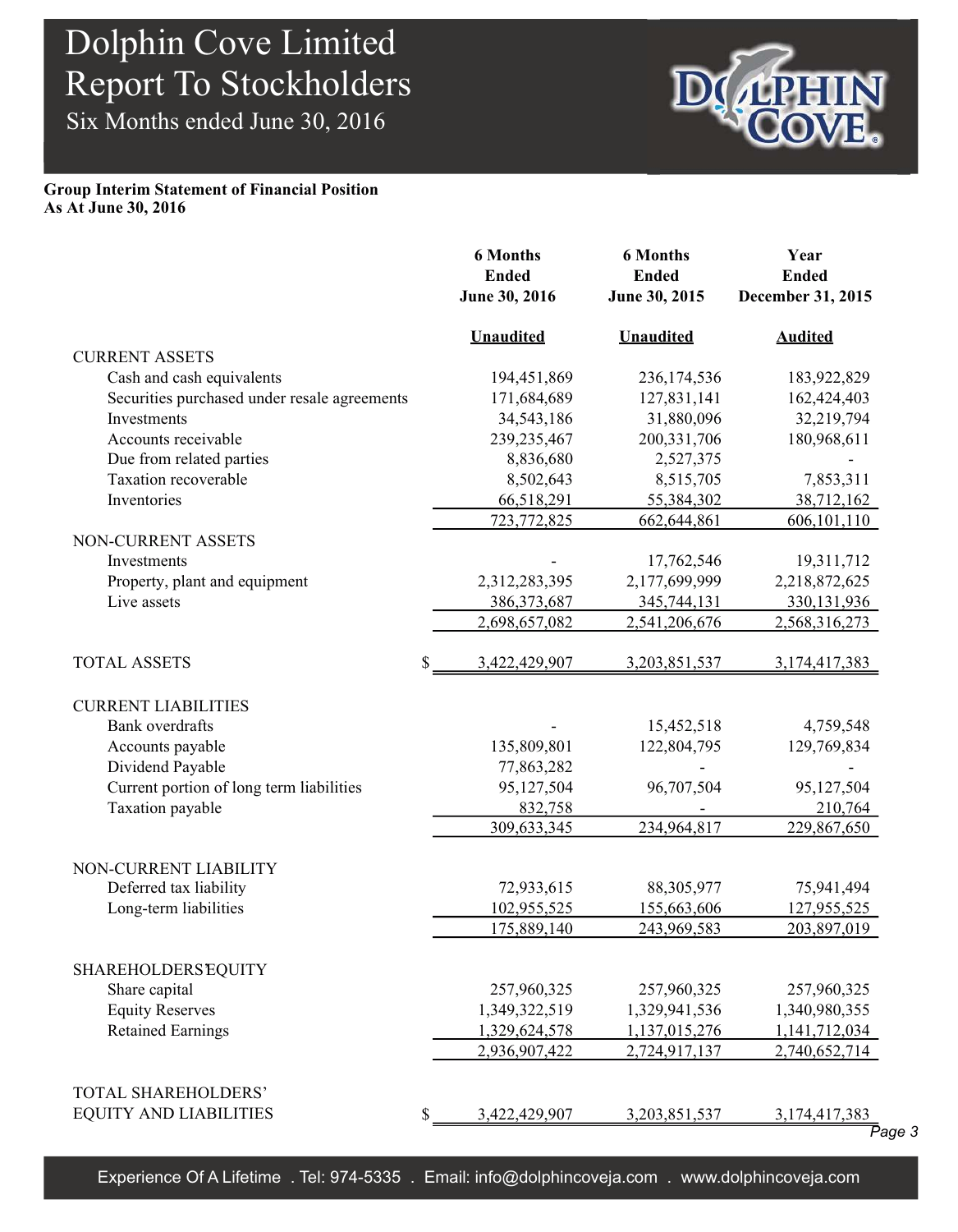Six Months ended June 30 2016



#### **DOLPHIN COVE LIMITED**

**Group Interim Statement of Profit or Loss and Other Comprehensive Income Six months ended June 30, 2016**

|                                                                                                                              | 6 Months<br>Ended<br>June 30, 2016<br><b>Unaudited</b> | <b>6 Months</b><br><b>Ended</b><br>June 30, 2015<br>Unaudited | 3 Months<br><b>Ended</b><br>June 30, 2016<br>Unaudited | 3 Months<br>Ended<br>June 30, 2015<br><b>Unaudited</b> | Year<br><b>Ended</b><br>December 31, 2015<br><b>Audited</b> |
|------------------------------------------------------------------------------------------------------------------------------|--------------------------------------------------------|---------------------------------------------------------------|--------------------------------------------------------|--------------------------------------------------------|-------------------------------------------------------------|
| <b>OPERATING REVENUE:</b>                                                                                                    |                                                        |                                                               |                                                        |                                                        |                                                             |
| Dolphin attraction revenue<br>Less: Direct costs of dolphin attraction                                                       | 590,347,698<br>24,945,376                              | 628,530,371<br>34,923,712                                     | 286,546,619<br>12,450,194                              | 319,262,237<br>18,025,177                              | 1,167,844,775<br>72,867,274                                 |
|                                                                                                                              | 565,402,322                                            | 593,606,659                                                   | 274,096,425                                            | 301,237,060                                            | 1,094,977,501                                               |
| Ancillary services revenue<br>Less: Direct costs of ancillary services                                                       | 417,986,352<br>28,746,707<br>389,239,645               | 316,499,116<br>36,122,729<br>280,376,387                      | 201,412,321<br>14,909,226<br>186,503,095               | 155,802,752<br>16,990,509<br>138,812,243               | 600,277,759<br>87,814,172<br>512,463,587                    |
| Gross profit                                                                                                                 | 954,641,967                                            | 873,983,046                                                   | 460,599,520                                            | 440,049,303                                            | 1,607,441,088                                               |
| Gain on disposal of property, plant & equipment<br>Live assets retired<br>Other income                                       | 53,562                                                 | (12,995,357)<br>100,003                                       | 53,562                                                 | 100,000                                                | 628,232<br>(12, 995, 357)<br>838,269                        |
| <b>OPERATING EXPENSES:</b>                                                                                                   | 954,695,529                                            | 861,087,692                                                   | 460,653,082                                            | 440,149,303                                            | 1,595,912,232                                               |
| Selling<br>Other operations<br>Administrative                                                                                | 249,522,260<br>199,052,125<br>148, 175, 402            | 252,005,957<br>179,728,928<br>139,676,073                     | 118,711,415<br>103,661,860<br>77,387,602               | 120,983,390<br>92,341,210<br>75,508,246                | 496,934,352<br>394,636,149<br>303,408,296                   |
|                                                                                                                              | 596,749,787                                            | 571,410,958                                                   | 299,760,877                                            | 288,832,846                                            | 1,194,978,797                                               |
| Profit before finance income and costs                                                                                       | 357,945,742                                            | 289,676,734                                                   | 160,892,205                                            | 151,316,457                                            | 400,933,435                                                 |
| Finance income<br>Finance costs                                                                                              | 30,751,126<br>(19,705,748)                             | 15,643,831<br>(16,300,850)                                    | 22,044,056<br>(9,823,320)                              | 4,445,836<br>(4,776,522)                               | 35,643,680<br>(35,839,034)                                  |
| Profit before taxation                                                                                                       | 368,991,120                                            | 289,019,715                                                   | 173, 112, 941                                          | 150,985,771                                            | 400,738,081                                                 |
| Taxation                                                                                                                     | (24, 108, 025)                                         | (5,198,326)                                                   | (13,661,531)                                           | (278, 547)                                             | 5,507,981                                                   |
| Profit for the period                                                                                                        | \$<br>344,883,095                                      | 283.821.389                                                   | 159.451.410                                            | 150.707.224                                            | 406.246.062                                                 |
| Earnings per stock unit                                                                                                      | 87.88¢                                                 | 72.32c                                                        | 40.63¢                                                 | 38.4¢                                                  | 103.52¢                                                     |
| Other comprehensive Income:<br>Items that are or may be reclassified to profit or loss:                                      |                                                        |                                                               |                                                        |                                                        |                                                             |
| Translation adjustment on consolidation of foreign subsidiaries<br>Fair value appreciation of available-for-sale investments | 6,018,772<br>2.323.392                                 | 2,481,135                                                     | 1.693.442                                              | (3,212,206)                                            | 13,196,021<br>323,933                                       |
|                                                                                                                              | 8,342,164                                              | 2,481,135                                                     | 1,693,442<br>#                                         | (3,212,206)                                            | 13,519,954                                                  |
| Total comprehensive income                                                                                                   | 353,225,259<br>\$                                      | 286,302,524                                                   | 161,144,852                                            | 147,495,018                                            | 419,766,016                                                 |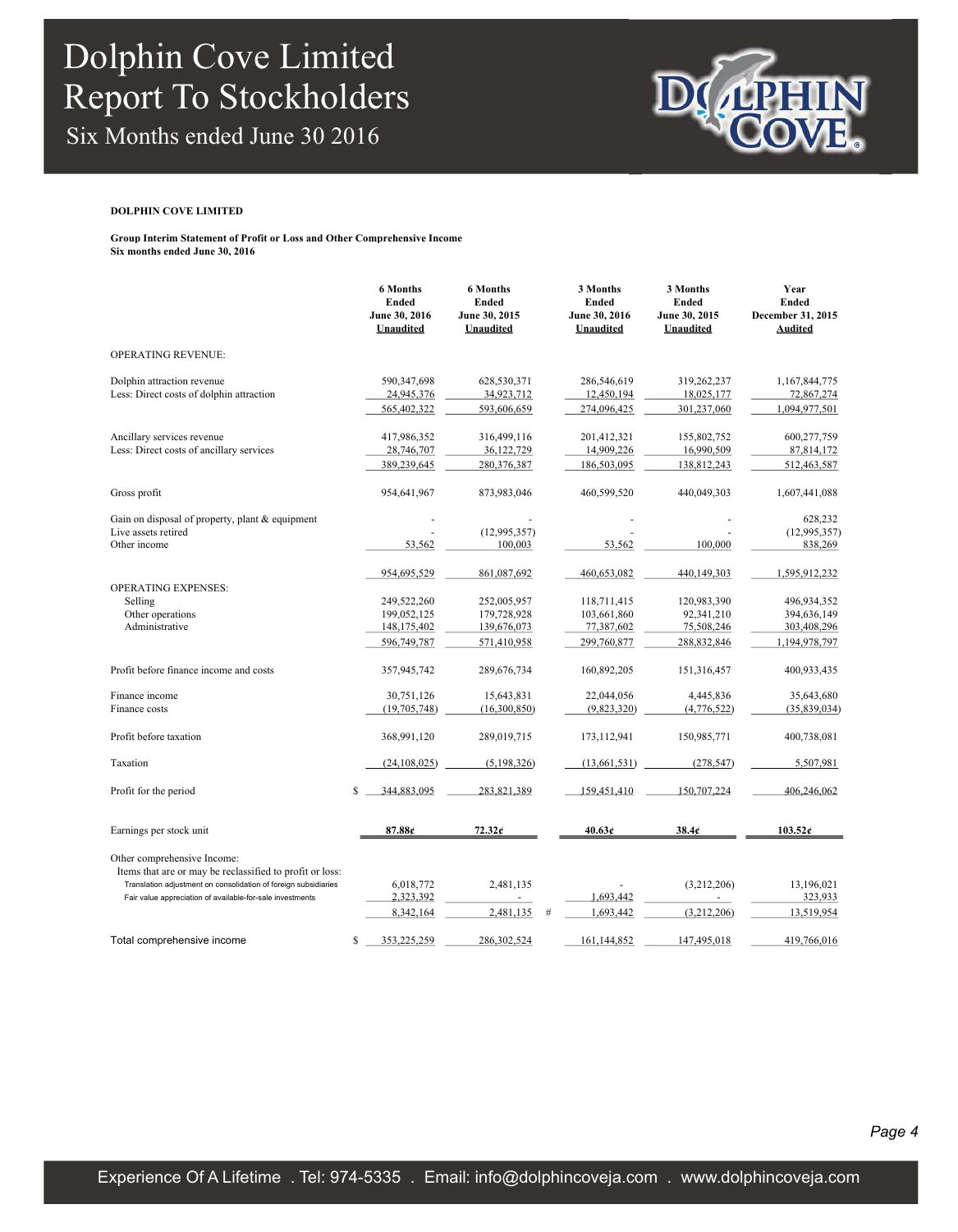Six Months ended June 30, 2016



#### **DOLPHIN COVE LIMITED**

### **Group Interim Statement of Changes in Stockholders' Equity Six months ended June 30, 2016**

|                                                                                                                                                                   | <b>6 Months</b><br><b>Ended</b><br>June 30, 2016<br><b>Unaudited</b> | <b>6 Months</b><br><b>Ended</b><br>June 30, 2015<br><b>Unaudited</b> | Year<br><b>Ended</b><br>December 31, 2015<br><b>Audited</b> |
|-------------------------------------------------------------------------------------------------------------------------------------------------------------------|----------------------------------------------------------------------|----------------------------------------------------------------------|-------------------------------------------------------------|
| Balances at beginning of period                                                                                                                                   | \$<br>2,740,652,714                                                  | 2,497,478,569                                                        | 2,497,478,569                                               |
| Transactions with owners of the company:<br>Dividends                                                                                                             | (156, 970, 551)                                                      | (58, 863, 956)                                                       | (176, 591, 871)                                             |
| Total comprehensive income:<br>Profit for the period                                                                                                              | 344,883,095                                                          | 283,821,389                                                          | 406,246,062                                                 |
| Other comprehensive income:<br>Translation adjustment on consolidation<br>of foreign subsidiaries<br>Fair value appreciation of<br>available-for-sale investments | \$<br>6,018,772<br>2,323,392                                         | 2,481,135                                                            | 13,196,021<br>323,933                                       |
| Balance at end of period                                                                                                                                          | \$<br>2,936,907,422                                                  | 2,724,917,137                                                        | 2,740,652,714                                               |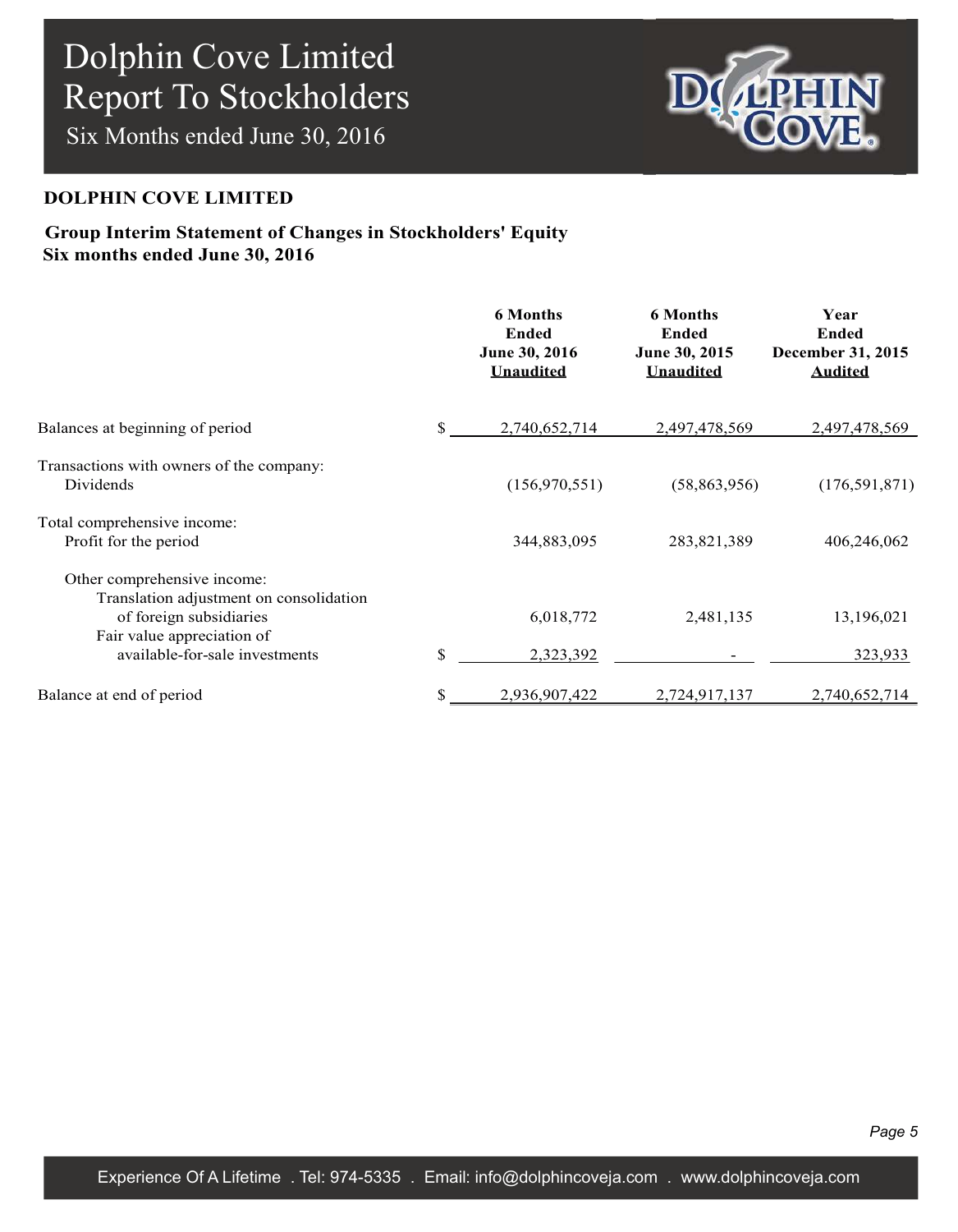Six Months ended June 30, 2016



#### **DOLPHIN COVE LIMITED**

#### **Six months ended June 30, 2016 Group Interim Statement of Cash Flows**

| ар тистип этаксийсиг от Сази гтому                      | <b>6 Months</b><br><b>Ended</b><br>June 30, 2016<br><b>Unaudited</b> | <b>6 Months</b><br><b>Ended</b><br>June 30, 2015<br><b>Unaudited</b> | Year<br><b>Ended</b><br>December 31, 2015<br><b>Audited</b> |
|---------------------------------------------------------|----------------------------------------------------------------------|----------------------------------------------------------------------|-------------------------------------------------------------|
| CASH FLOWS FROM OPERATING ACTIVITIES                    |                                                                      |                                                                      |                                                             |
| Profit for the period                                   | 344,883,095                                                          | 283,821,389                                                          | 406,246,062                                                 |
| Adjustments for:                                        |                                                                      |                                                                      |                                                             |
| Depreciation and amortisation                           | 44,591,682                                                           | 35,826,120                                                           | 84,512,778                                                  |
| Gain on disposal of property, plant and equipment       |                                                                      |                                                                      | (628, 232)                                                  |
| Live assets retired                                     |                                                                      | 12,995,357                                                           | 12,995,357                                                  |
| Interest income                                         | (3,569,637)                                                          | (3,720,328)                                                          | (7,647,374)                                                 |
| Interest expense                                        | 7,939,835                                                            | 6,399,033                                                            | 15,986,982                                                  |
| Impairment loss on trade receivables                    |                                                                      |                                                                      | 389,627                                                     |
| Taxation                                                | 24,108,025                                                           | 5,198,326                                                            | (5,507,981)                                                 |
| Operating profit before changes in working capital      | 417,953,000                                                          | 340,519,897                                                          | 506, 347, 219                                               |
| Accounts receivable                                     | (58, 637, 313)                                                       | (35, 443, 149)                                                       | (16,840,096)                                                |
| Inventories                                             | (27,806,129)                                                         | (18, 646, 221)                                                       | (1,974,081)                                                 |
| Accounts payable                                        | 6,039,967                                                            | (14,798,501)                                                         | (9,218,405)                                                 |
| Due from/to related parties                             | (8,836,680)                                                          | (2,527,375)                                                          |                                                             |
| Cash generated from operations                          | 328,712,844                                                          | 269,104,651                                                          | 478,314,637                                                 |
| Interest paid                                           | (7,939,835)                                                          | (11,661,967)                                                         | (19, 864, 973)                                              |
| Income tax paid                                         | (27, 143, 241)                                                       | (662, 394)                                                           | (1,447,412)                                                 |
| Net cash provided by operating activities               | 293,629,768                                                          | 256,780,290                                                          | 457,002,252                                                 |
| CASH FLOWS FROM INVESTING ACTIVITIES                    |                                                                      |                                                                      |                                                             |
| Interest received                                       | 3,940,086                                                            | 3,053,935                                                            | 8,433,642                                                   |
| Securities purchased under resale agreements            | (9,260,286)                                                          | (3,796,120)                                                          | (38, 389, 382)                                              |
| Additions to property, plant and equipment              | (117,218,026)                                                        | (46, 857, 278)                                                       | (112, 535, 558)                                             |
| Proceeds from disposal of property, plant and equipment |                                                                      |                                                                      | 4,051,565                                                   |
| Additions to live assets                                | (71,007,397)                                                         | (27, 827, 132)                                                       | (29, 104, 388)                                              |
| Investments acquired                                    | 19,311,712                                                           | $\overline{a}$                                                       | (2,647,177)                                                 |
| Net cash provided/(used) by investing activities        | (174, 233, 912)                                                      | (75, 426, 595)                                                       | (170, 191, 298)                                             |
| CASH FLOWS FROM FINANCING ACTIVITIES                    |                                                                      |                                                                      |                                                             |
| Dividends paid                                          | (79, 107, 269)                                                       | (117, 727, 913)                                                      | (235, 455, 828)                                             |
| Long term liabilities, net                              | (25,000,000)                                                         | (25,789,997)                                                         | (55,078,078)                                                |
| Net cash (used)/provided by financing activities        | (104, 107, 269)                                                      | (143, 517, 910)                                                      | (290, 533, 906)                                             |
| Net increase in cash resources                          | 15,288,588                                                           | 37,835,785                                                           | (3,722,952)                                                 |
| Cash resources at beginning of the period               | 179,163,281                                                          | 182,886,233                                                          | 182,886,233                                                 |
| CASH RESOURCES AT END OF PERIOD<br>S                    | 194,451,869                                                          | 220,722,018                                                          | 179, 163, 281                                               |
| Comprising:                                             |                                                                      |                                                                      |                                                             |
| Cash and cash equivalents                               | 194,451,869                                                          | 236,174,536                                                          | 183,922,829                                                 |
| <b>Bank</b> overdrafts                                  |                                                                      | (15, 452, 518)                                                       | (4,759,548)                                                 |
| \$                                                      | 194,451,869                                                          | 220,722,018                                                          | 179, 163, 281                                               |

*Page 6*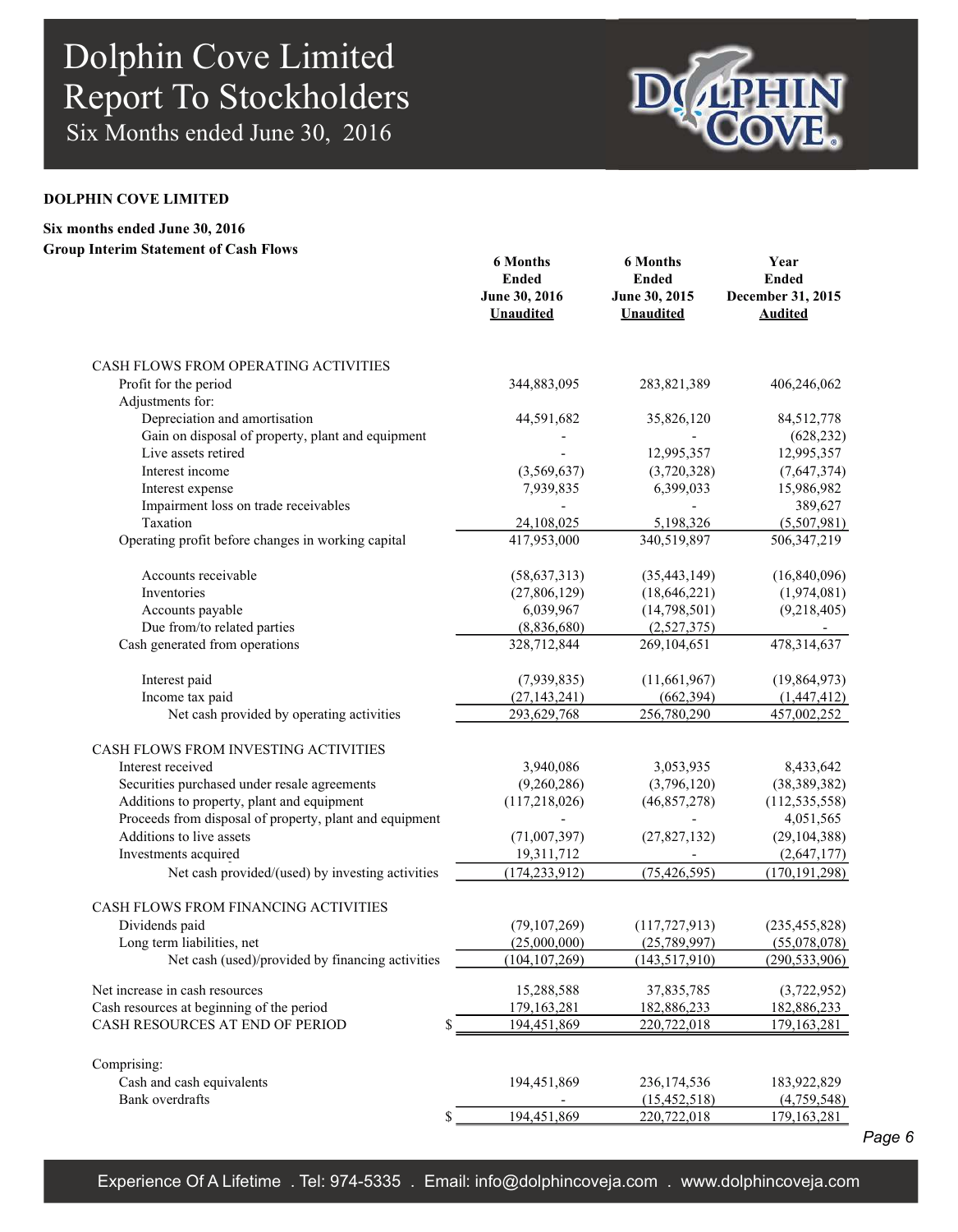Six Months ended June 30, 2016

. **Selected Explanatory Notes Six months ended June 30, 2016**

Basis of preparation:

These condensed interim consolidated financial statements have been prepared in accordance with IAS 34 and the accounting policies set out in note 2 to the audited consolidated financial statement for the year ended December 31, 2015 which have been consistently applied from period to period, with the exception that segment reporting is no longer applied as explained below.

The Group maintains discrete financial information for each of its parks, which is used by the Chief Operating Decision Maker ("CODM"), identified as the Group's Managing Director, as a basis for allocating resources. Each park has been identified as an operating segment and meets the criteria for aggregation under IFRS 8 due to similar economic characteristics and all of the parks provide similar products and services, share similar processes for delivering services and target the same type and class of customer. Accordingly, based on these economic and operational similarities and the way the CODM monitors the operations, the Group has concluded that its operating segments should be aggregated and that it has one operating segment.